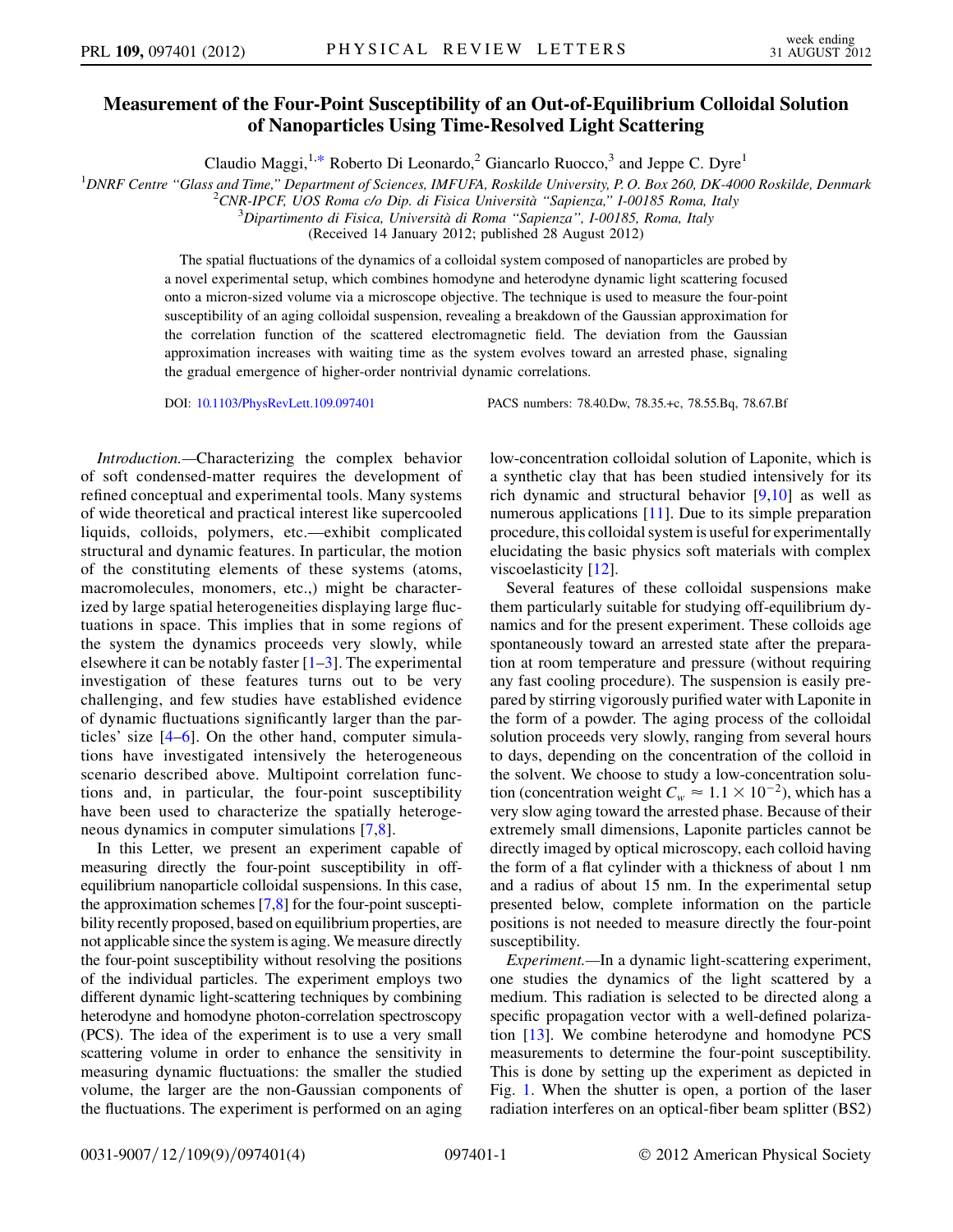<span id="page-1-0"></span>

FIG. 1 (color online). Experimental setup for the combined measurement of the heterodyne and of homodyne correlation functions with a small scattering volume. The laser beam is focused onto the sample by a microscope objective. The scattered electromagnetic wave is collected by a lens and directed to the optical fiber system. If the shutter is open, the laser field is mixed with the scattered radiation by the built-in fiber (BS2) and delivered to the detector. In this case, the heterodyne function is measured. If the shutter is closed, a homodyne measurement is performed.

with the light scattered by the sample, setting the experiment in the heterodyne mode. Measuring the autocorrelation function of the intensity of these interfering fields, we obtain a correlation function that is proportional to the time-correlation function of the scattered electric field  $E(t)$ :

$$
C_1(t_w, t) \propto \langle E^*(t_w) E(t) \rangle, \tag{1}
$$

<span id="page-1-2"></span>where  $t_w$  is the aging time. Notice that the instantaneous value of the field coincides with its fluctuation  $E(t)$  –  $\langle E(t) \rangle = \delta E(t)$  because  $\langle E(t) \rangle = 0$ . The measured scattered field is directly related to the degrees of freedom of the colloidal platelets via  $E(t) \propto \sum_j^N \alpha(\theta_j(t), \phi_j(t)) e^{i\mathbf{k} \cdot \mathbf{r}_j(t)}$ , where  $\alpha$  is the polarizability tensor component that depends on the orientation angles ( $\theta_i$ ,  $\phi_j$ ) of the *j*th Laponite disc,  $\mathbf{r}_i$  is the position of the center of mass of the colloid, and  $\bf{k}$  is the scattering vector [[13](#page-3-11)], while the sum runs over the N particles in the scattering volume. When the shutter is closed, one detects the intensity of the light scattered by the sample only. In this case, we operate in the homodyne mode where one measures the correlation function of the intensity of the field scattered by the sample. From this measurement, we obtain the autocorrelation function of the fluctuations of the intensity  $I(t) = |E(t)|^2$  of the scattered electromagnetic field (up to a constant factor):

<span id="page-1-1"></span>
$$
C_2(t_w, t) \propto \langle \delta I(t_w) \delta I(t) \rangle = \langle \delta | E(t_w) |^2 \delta | E(t) |^2 \rangle. \quad (2)
$$

The functions  $C_1$  and  $C_2$  are measured at different times by opening and closing the shutter. Since aging of the suspension proceeds very slowly, the functions measured during a short aging time interval can be combined for calculating the four-point function, quantifying the heterogeneous dynamics. The fourth-order susceptibility can be defined as the difference between the correlation functions Eqs. ([2](#page-1-1)) and [\(1\)](#page-1-2) (squared) (see Ref. [\[8](#page-3-6)] and Supplemental Material [\[14\]](#page-3-12)):

<span id="page-1-3"></span>
$$
\chi_4(t_w, t) = N \frac{\langle \delta | E(t_w) |^2 \delta | E(t) |^2 \rangle - \langle \delta E^*(t_w) \delta E(t) \rangle^2}{\langle | E(t_w) |^2 \rangle^2},\tag{3}
$$

where  $N$  is the average number of colloidal particles in the scattering volume. By inserting the microscopic definition of the scattered field into Eq. [\(3](#page-1-3)), one can find that  $\chi_4$ includes correlations involving up to four different particles. More generally, however,  $\chi_4$  represents the "variance" of the correlator  $C(t', t) = E^*(t')E(t)/\langle |E(t')|^2 \rangle$  telling us how much the correlation function fluctuates around its average value. This means that, if the scattering volume is not too large compared to the typical extension of the dynamic correlations, a finite number (say  $M$ ) of independent scattering regions contributes to the field-field correlation function. Accordingly, the variance of the normalized correlator C is of the order of  $\mathcal{M}^{-1}$ , i.e.,  $\langle (\Delta C)^2 \rangle \sim 1/\mathcal{M}$ . Being  $v_1(t^T t) = N((\Delta C)^2)$  [Eq. (3)] the four-point susceptibility  $\chi_4(t', t) = N(\Delta C)^2$  [Eq. ([3\)](#page-1-3)], the four-point susceptibility<br>is interpreted as the "dynamic amount of particles" conis interpreted as the ''dynamic amount of particles'' contained in one of those correlated regions. If the scattering volume were too large, it would be difficult to experimentally resolve any significant difference between the fieldfield and the intensity-intensity correlation functions. In practice, measuring the four-point susceptibility amounts to measuring the deviation from the Gaussian approximation, according to which  $\chi_4 = 0$  (as it is usually assumed in standard dynamic light-scattering experiments [\[13\]](#page-3-11)). Consequently, we employ a focusing microscope objective (numerical aperture 0.25) and a short-focal collecting lens (focal length 35 mm), which results in a micron-sized scattering volume (Fig. [1](#page-1-0); see Supplemental Material [\[14\]](#page-3-12) for more details).

Finally, it should be noticed that in order to arrive at  $\chi_4$  as expressed by Eq. ([3](#page-1-3)) from the experimentally mea-<br>sured functions a few additional assumptions must be sured functions, a few additional assumptions must be made: (i) The fluctuations of the total number of particles contained in the scattering volume gives a negligible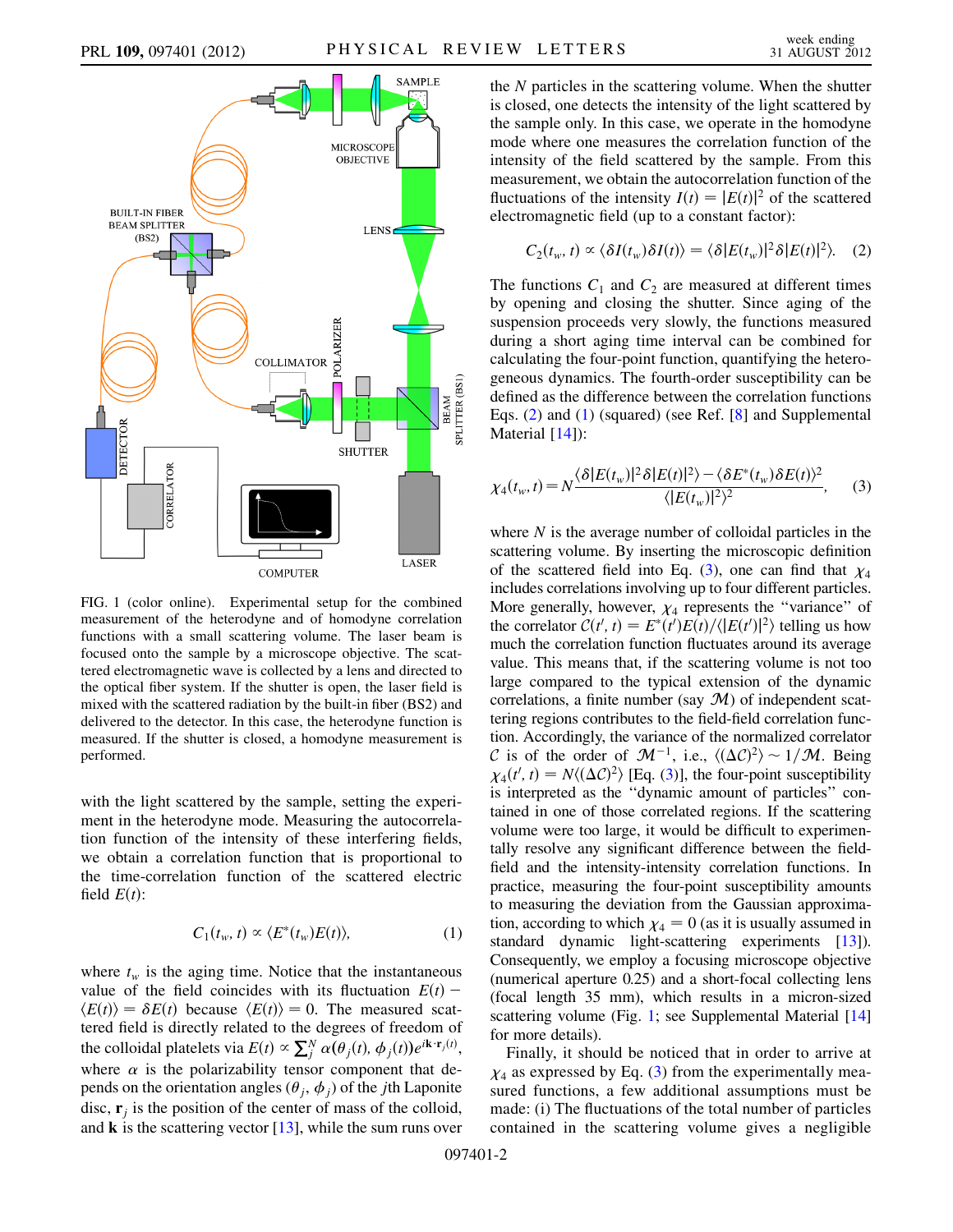<span id="page-2-0"></span>

FIG. 2 (color online). Normalized field-field correlation function squared (top) and intensity-intensity correlation function (bottom) at several different aging times for a Laponite sample with  $C_w \approx 1.1 \times 10^{-2}$ . The field-field correlation function (full)<br>and intensity-intensity (dashed) correlation function are well and intensity-intensity (dashed) correlation function are well overlapped at short aging times, while at the longest aging time a small but significant separation between them is observed. This signals the failure of the Gaussian approximation and the emergence of higher-order correlations.

contribution to the dynamic susceptibility; (ii) any uniform flow along the scattering vector can be neglected in the measurement of the heterodyne correlation function; (iii) the deviation from the Gaussian approximation is small at  $(t - t_w) = 0$  so that it can be set to zero to a good approximation; this corresponds to forcing the homodyne correlation function to unity at  $(t - t_w) = 0$  as done in Fig. [2](#page-2-0) (bottom) (see Supplemental Material [[14\]](#page-3-12) for a more detailed discussion of these three points).

Results.—As mentioned above, we obtain the intensityintensity correlation function from the homodyne measurement and the field-field correlation function from the heterodyne measurement. The two functions measured at several different aging times  $(t_w)$  are reported in Fig. [2.](#page-2-0) A change in the correlation functions is evident, and as the system ages, these functions relax on longer and longer time scales. As seen in the inset of Fig. [2,](#page-2-0) these functions overlap very well at short aging times, while at large aging times the two are slightly separated, signaling the failure of the Gaussian approximation. Since the correlation

<span id="page-2-1"></span>

FIG. 3 (color online). Four-point susceptibility [Eq. ([3\)](#page-1-3)] at three well-separated aging times for a Laponite sample with  $C_w \approx 1.1 \times 10^{-2}$ . The function grows in amplitude, and<br>its neak shifts to longer times as the aging time increases. A its peak shifts to longer times as the aging time increases. A simple Gaussian function of  $ln(t - t_w)$  is used for fitting the data (dashed line). The maximum amplitude fitted allows a determination of the number of dynamically correlated colloidal particles  $N_{\text{corr}}$ .

functions are very stretched, it is convenient to define their relaxation time  $\tau_C(t_w)$  as the integral of the correlation function  $\tau_C(t_w) = \int_0^\infty d\Delta t \langle \delta I(t_w) \delta I(t) \rangle / \langle [\delta I(t_w)]^2 \rangle$ , where  $\Delta t = (t - t_w)$ . The growth of  $\tau_c$  as a function of the aging time  $t_w$  is shown in Fig. [4](#page-3-13) (right). This is found to grow faster than exponentially with the aging time, confirming the findings of previous studies (see for example Ref. [[9\]](#page-3-7)).

The aging four-point susceptibility  $[Eq. (3)]$  $[Eq. (3)]$  $[Eq. (3)]$  is shown in Fig. [3.](#page-2-1) Despite the large noise in the signal, we find that  $\chi_4$ clearly grows in amplitude; its peak shifts to longer times as the aging time increases. To characterize the amplitude and the position of the peak, we fit the data with a Gaussian function of  $ln(t - t_w)$ . The maximum amplitude of the fourpoint susceptibility can be associated with the characteristic number of dynamically correlated colloidal particles in the relaxation of the scattered field  $E(t)$ , i.e.,  $\chi_4^{\text{max}}(t_w) = N(t)$  (see Supplemental Material [141]). The growth of  $N_{\text{corr}}(t_w)$  (see Supplemental Material [\[14](#page-3-12)]). The growth of  $N_{\text{query}}$  with t is shown in Fig. 4 (left) Interestingly we find  $N_{\text{corr}}$  with  $t_w$  is shown in Fig. [4](#page-3-13) (left). Interestingly, we find<br>that  $N_{\text{corr}}$  arous approximatively as the logarithm of the that  $N_{\text{corr}}$  grows approximatively as the logarithm of the relaxation time  $N_{\text{corr}} \sim \log(\tau_C)$ , as shown in the inset of Fig. [4,](#page-3-13) which is similar to what was found from the indirectly estimated  $\chi_4$  in molecular supercooled liquids [[15](#page-3-14)]. The peak position of  $\chi_4$ , indicated by time  $\tau_x$ , grows as the aging time increases following the relaxation time  $\tau_c$  associated with the two-point correlation function (Fig. [4,](#page-3-13) right).

Conclusions.—The experiment demonstrates that it is possible to observe a deviation from the Gaussian approximation and, thereby, for the first time establishes directly that the four-point susceptibility function grows during aging of a Laponite solution. The experiment was performed on an out-of-equilibrium suspension of colloidal nanoparticles for which the approximation schemes valid for equilibrium